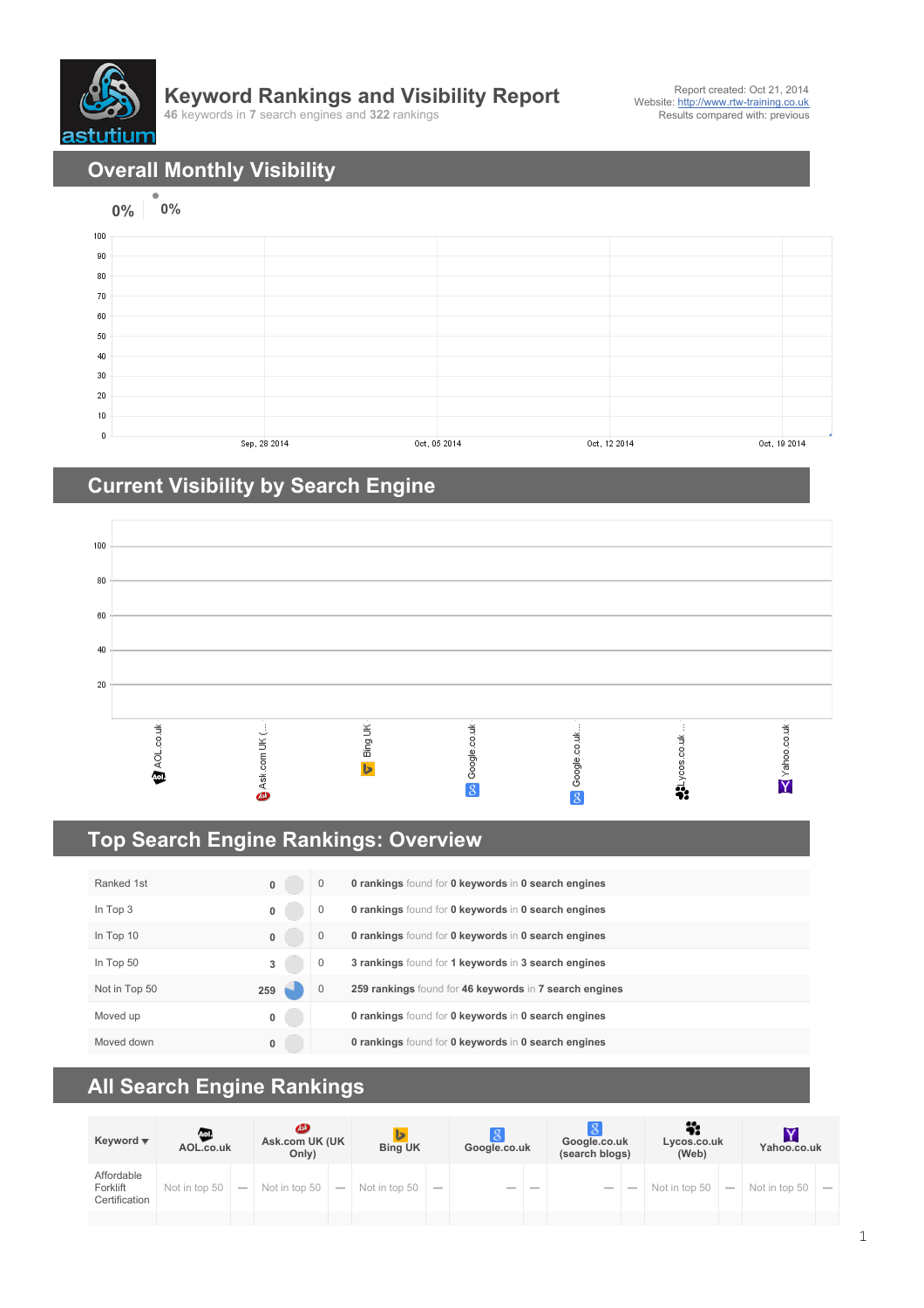| crown lift<br>truck<br>training              | Not in top 50 |                          | Not in top 50 |                          | Not in top 50 | $\overline{\phantom{a}}$              |                          |                          |               |                          | Not in top 50 |                                 | Not in top 50 |                          |
|----------------------------------------------|---------------|--------------------------|---------------|--------------------------|---------------|---------------------------------------|--------------------------|--------------------------|---------------|--------------------------|---------------|---------------------------------|---------------|--------------------------|
| fork lift<br>course                          | Not in top 50 | $\sim$                   | Not in top 50 | -                        | Not in top 50 | $\overline{\phantom{0}}$              |                          |                          |               | -                        | Not in top 50 | $\overline{\phantom{0}}$        | Not in top 50 | $\overline{\phantom{0}}$ |
| fork lift<br>lessons                         | Not in top 50 |                          | Not in top 50 | -                        | Not in top 50 | -                                     | Not in top 50            |                          | Not in top 50 | -                        | Not in top 50 | $\overline{\phantom{0}}$        | Not in top 50 |                          |
| fork lift train<br>courses                   | Not in top 50 | $\overline{\phantom{a}}$ | Not in top 50 | -                        | Not in top 50 | -                                     | Not in top 50            | -                        | Not in top 50 | $\overline{\phantom{a}}$ | Not in top 50 | $\hspace{0.1mm}-\hspace{0.1mm}$ | Not in top 50 | $\overline{\phantom{a}}$ |
| fork lift<br>training                        | Not in top 50 |                          | Not in top 50 | -                        | Not in top 50 |                                       | Not in top 50            | -                        | Not in top 50 | $\overline{\phantom{a}}$ | Not in top 50 | $\hspace{0.1mm}-\hspace{0.1mm}$ | Not in top 50 |                          |
| fork lift<br>truck<br>training               | Not in top 50 |                          | Not in top 50 | -                        | Not in top 50 | $\overline{\phantom{0}}$              | Not in top 50            | $\overline{\phantom{a}}$ | Not in top 50 | $\overline{\phantom{0}}$ | Not in top 50 | $\overline{\phantom{0}}$        | Not in top 50 | $\overline{\phantom{a}}$ |
| Fork lift<br>trucks                          | Not in top 50 |                          | Not in top 50 | -                        | Not in top 50 |                                       |                          |                          |               | -                        | Not in top 50 | $\overline{\phantom{0}}$        | Not in top 50 |                          |
| fork lift<br>tuition                         | Not in top 50 | -                        | Not in top 50 | -                        | Not in top 50 | -                                     | Not in top 50            | ÷                        | Not in top 50 | -                        | Not in top 50 | $\overline{\phantom{0}}$        | Not in top 50 | $\overline{\phantom{a}}$ |
| Fork-Lift                                    | Not in top 50 |                          | Not in top 50 | -                        | Not in top 50 |                                       |                          |                          |               | $\overline{\phantom{a}}$ | Not in top 50 | $\qquad \qquad$                 | Not in top 50 |                          |
| fork-lift<br>handling                        | Not in top 50 | $\overline{\phantom{a}}$ | Not in top 50 | -                        | Not in top 50 | $\overline{\phantom{a}}$              | Not in top 50            |                          | Not in top 50 | $\overline{\phantom{a}}$ | Not in top 50 | $\overline{\phantom{0}}$        | Not in top 50 | $\overline{\phantom{a}}$ |
| fork-lift<br>lessons                         | Not in top 50 |                          | Not in top 50 | -                        | Not in top 50 | $\overline{\phantom{a}}$              | Not in top 50            | $\overline{\phantom{a}}$ | Not in top 50 | $\overline{\phantom{a}}$ | Not in top 50 | $\overline{\phantom{0}}$        | Not in top 50 | $\overline{\phantom{a}}$ |
| fork-lift<br>training                        | Not in top 50 | $\overline{\phantom{a}}$ | Not in top 50 | -                        | Not in top 50 | $\sim$                                | Not in top 50            | $\overline{\phantom{a}}$ | Not in top 50 | $\overline{\phantom{0}}$ | Not in top 50 | $\hspace{0.1mm}-\hspace{0.1mm}$ | Not in top 50 | $\sim$                   |
| fork-lift<br>tuition                         | Not in top 50 | $\sim$                   | Not in top 50 | -                        | Not in top 50 |                                       | Not in top 50            | $\overline{\phantom{a}}$ | Not in top 50 | $\overline{\phantom{0}}$ | Not in top 50 | $\hspace{0.1mm}-\hspace{0.1mm}$ | Not in top 50 |                          |
| Forklift<br>Academy                          | Not in top 50 | $\overline{\phantom{a}}$ | Not in top 50 | -                        | Not in top 50 | $\overline{\phantom{0}}$              |                          |                          |               | $\overline{\phantom{a}}$ | Not in top 50 | $\hspace{0.1mm}-\hspace{0.1mm}$ | Not in top 50 | $\overline{\phantom{0}}$ |
| forklift<br>certification                    | Not in top 50 |                          | Not in top 50 | -                        | Not in top 50 |                                       |                          |                          |               | $\overline{\phantom{a}}$ | Not in top 50 | $\overline{\phantom{0}}$        | Not in top 50 |                          |
| forklift<br>certification<br>training        | Not in top 50 |                          | Not in top 50 | -                        | Not in top 50 | $\overline{\phantom{0}}$              | -                        |                          |               | $\overline{\phantom{a}}$ | Not in top 50 | $\hspace{0.1mm}-\hspace{0.1mm}$ | Not in top 50 | $\overline{\phantom{a}}$ |
| Forklift<br>Courses                          | Not in top 50 |                          | Not in top 50 | -                        | Not in top 50 | $\sim$                                | $\overline{\phantom{a}}$ |                          |               | $\overline{\phantom{a}}$ | Not in top 50 | $\hspace{0.1mm}-\hspace{0.1mm}$ | Not in top 50 |                          |
| Forklift<br><b>Driver</b><br>Training        | Not in top 50 |                          | Not in top 50 | -                        | Not in top 50 | -                                     |                          |                          |               | $\overline{\phantom{a}}$ | Not in top 50 | -                               | Not in top 50 | $\qquad \qquad$          |
| forklift<br>driver<br>training               | Not in top 50 |                          | Not in top 50 | -                        | Not in top 50 |                                       |                          |                          |               |                          | Not in top 50 |                                 | Not in top 50 |                          |
| forklift<br>lessons                          | Not in top 50 |                          | Not in top 50 | -                        | Not in top 50 | -                                     | Not in top 50            | $\sim$                   | Not in top 50 | $\overline{\phantom{0}}$ | Not in top 50 | $\overline{\phantom{0}}$        | Not in top 50 | $\overline{\phantom{0}}$ |
| Forklift<br>Lessons                          | Not in top 50 | $\sim$                   | Not in top 50 | $\overline{\phantom{a}}$ | Not in top 50 | -                                     |                          |                          |               | -                        | Not in top 50 | $\overline{\phantom{0}}$        | Not in top 50 |                          |
| forklift<br>operator<br>certification        | Not in top 50 | $\overline{\phantom{a}}$ | Not in top 50 | $\overline{\phantom{0}}$ | Not in top 50 | $\overline{\phantom{a}}$              |                          |                          |               | $\overline{\phantom{a}}$ | Not in top 50 | $\overline{\phantom{0}}$        | Not in top 50 | $\overline{\phantom{0}}$ |
| forklift<br>operator<br>training             | Not in top 50 | $\overline{\phantom{a}}$ | Not in top 50 | -                        | Not in top 50 | $\hspace{0.1mm}-\hspace{0.1mm}$       | Not in top 50            |                          | Not in top 50 | $\overline{\phantom{0}}$ | Not in top 50 | $\hspace{0.1mm}-\hspace{0.1mm}$ | Not in top 50 |                          |
| forklift<br>regulations                      | Not in top 50 |                          | Not in top 50 | -                        | Not in top 50 | -                                     |                          |                          |               | $\overline{\phantom{a}}$ | Not in top 50 | $\overline{\phantom{0}}$        | Not in top 50 | $\overline{\phantom{a}}$ |
| Forklift<br>Safety<br>Training               | Not in top 50 |                          | Not in top 50 | -                        | Not in top 50 | $\sim$                                | $\overline{\phantom{a}}$ | $\frac{1}{2}$            |               | $\sim$                   | Not in top 50 |                                 | Not in top 50 | $\overline{\phantom{a}}$ |
| forklift<br>safety<br>training               | Not in top 50 |                          | Not in top 50 | -                        | Not in top 50 | $\overline{\phantom{0}}$              | -                        |                          |               | -                        | Not in top 50 | $\overline{\phantom{0}}$        | Not in top 50 |                          |
| Forklift<br>Safety<br>Training<br><b>DVD</b> | Not in top 50 |                          | Not in top 50 | -                        | 48            |                                       |                          |                          |               |                          | 46            |                                 | 47            |                          |
| forklift<br>training                         | Not in top 50 | $\overline{\phantom{a}}$ | Not in top 50 | -                        | Not in top 50 | $\overline{\phantom{0}}$              |                          |                          |               | -                        | Not in top 50 | $\overline{\phantom{0}}$        | Not in top 50 |                          |
| Forklift<br>Training                         | Not in top 50 |                          | Not in top 50 | -                        | Not in top 50 | $\overline{\phantom{0}}$              |                          |                          |               | $\overline{\phantom{a}}$ | Not in top 50 | $\overline{\phantom{0}}$        | Not in top 50 |                          |
| forklift<br>training<br>centre               | Not in top 50 | $\overline{\phantom{a}}$ | Not in top 50 | -                        | Not in top 50 | $\hspace{1.0cm} \rule{1.5cm}{0.15cm}$ |                          |                          |               | $\overline{\phantom{a}}$ | Not in top 50 | $\overline{\phantom{0}}$        | Not in top 50 | $\overline{\phantom{0}}$ |